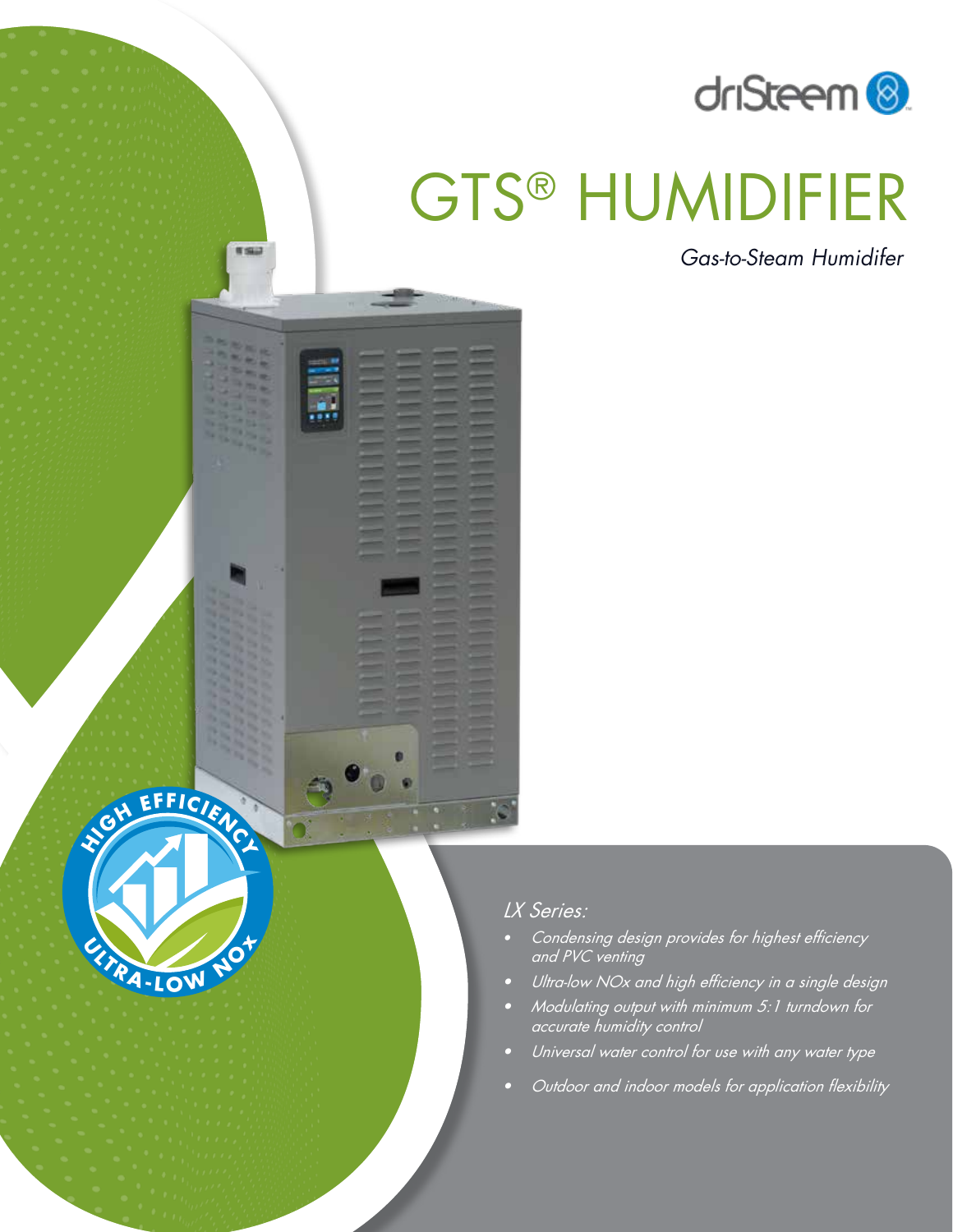### LOWEST INSTALLATION AND OPERATING COSTS



### **GTS GAS-TO-STEAM HUMIDIFIER**

*Gas-to-steam humidifiers boil water using a burner and heat exchanger submerged in a stainless steel cleanable tank. The GTS humidifiers can operate using potable, softened, reverse-osmosis, or deionized water.* 

*The GTS LX is a Category IV (condensing, positive pressure) high-efficiency gas appliance, and it is certified Low NOx by the South Coast Air Quality Management District.*

### GTS HUMIDIFIERS

The industry's first and best-selling gas-to-steam GTS® humidifier continues to be your best choice for reducing energy costs.

The condensing design of the GTS humidifier LX series results in the highest efficiency gas-fired humidifier available. Compared to non-condensing humidifiers, installation costs are reduced through use of PVC, CPVC, or polypropylene venting.

To calculate how much you can save by switching from an electric humidifier to a gas humidifier, use our Energy Savings Calculator at www.dristeem.com.

### WHY CHOOSE THE GAS-TO-STEAM HUMIDIFIER LX SERIES

- Ten models to fit application exact demand, between 50 600 lbs/hr (23) – 272 kg/h).
- Ultra-low NOx and high efficiency in one product.
- Modulating output with minimum 5:1 turndown for accurate humidity control.
- DriSteem's smart drain technology adjusts drain intervals automatically based on water quality.
- Space saving design, for ease of installation and placement flexibility.
- Enclosures for virtually any environment. Outdoor or indoor, or factory-HVAC installed.
- Accurate, responsive, adjustable RH control due to full burner modulation and PID control.
- Easy firmware updates through the USB port on the Vapor-logic control board.
- **Extended capacity range** through linkage of up to 8 units under one controller.
- Automatically cools discharged hot water to 140°F (60 °C) to meet governing code safety requirements.
- Full service access. Lift-off panels provide easy access to all connection points.
- DriSteem's high-efficiency GTS humidifier incorporates universal water control for use with any water type.



### ACCURATE, RESPONSIVE CONTROL

### **TOUCHSCREEN CONTROL OR REMOTE WEB ACCESS**

DriSteem's Vapor-logic® controller includes as standard, operation through an intuitive touchscreen, or through a connected Web interface. This provides the capability to securely set up, view, or adjust humidifier system functions from virtually anywhere — and at any time.

### **CONNECT WITH BACNET,® MODBUS,® OR LONTALK®**

GTS humidifiers are fully interoperable with building automation systems using BACnet, Modbus, or optional LonTalk systems.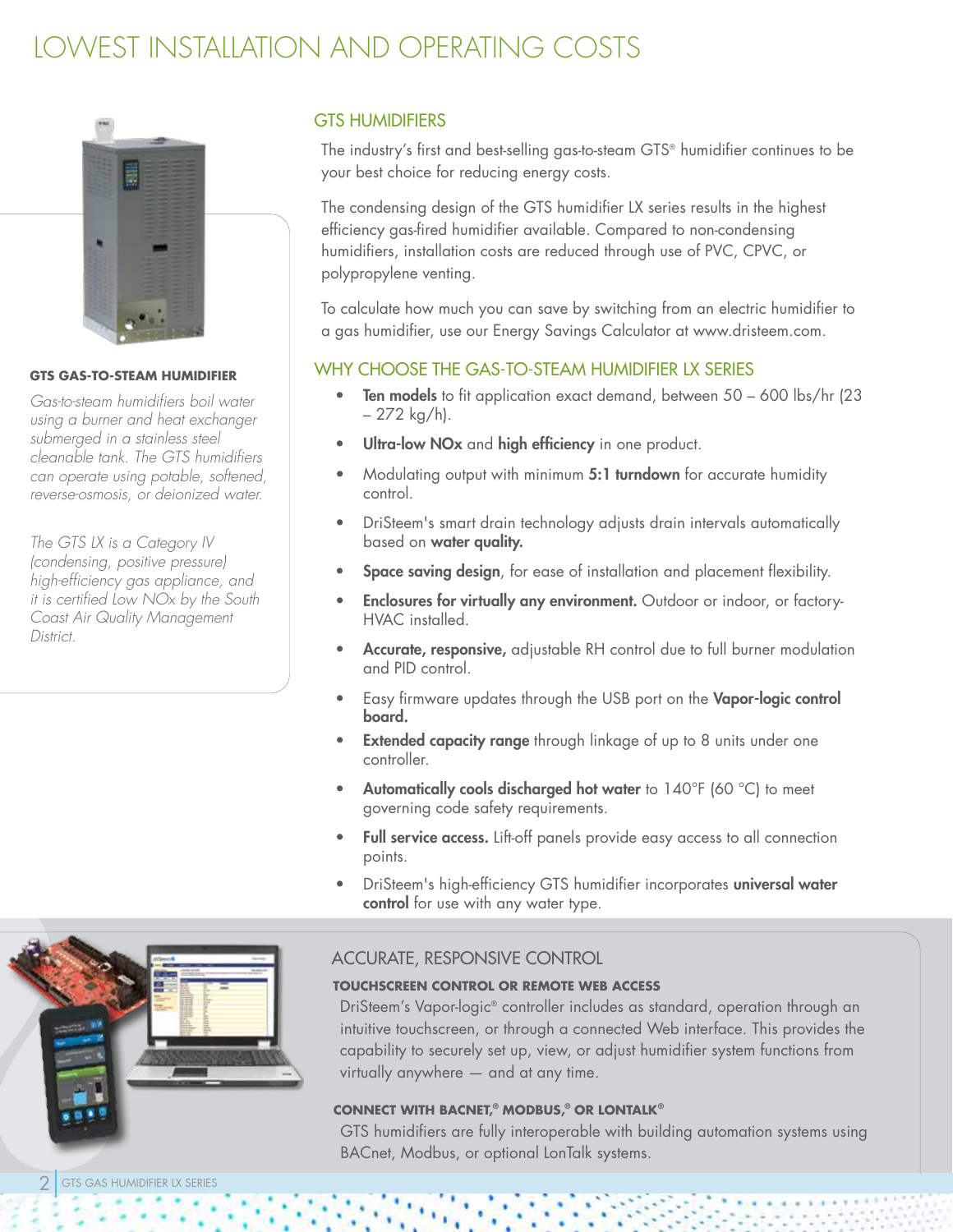## GTS FEATURES & BENEFITS

### PROVEN PERFORMANCE

- Thermal (combustion) efficiency: 94% Higher Heating Value (HHV) of fuel 103% Lower Heating Value (LHV) of fuel
- Control to ±3% RH
- Low nitrogen oxide (NOx) emissions certified by SCAQMD to meet low NOx requirements of Rule 1146.2.
- On-board diagnostics verify system operation
- Variable-speed blower, modulating gas valve, and precision water fill provides consistent steam output

### APPLICATION FLEXIBILITY

- No need to change the control configuration based on water type when ordering equipment or retrofitting to fit new water sources in the field.
- Operates on natural or LP gas
- Outdoor models available for operation in any climate between -40 to 120°F (-40 to 60 °C).
- Requires only two-sided access, allowing installation in tight spaces
- Condensing design allows for PVC, CPVC, or polypropylene venting
- Horizontal or vertical venting

### MINIMAL MAINTENANCE

- Clean-out plate and removable panels provide easy access for inspection and servicing
- End-of-season auto drain minimizes microbial growth
- Automated drain and flush removes precipitated minerals from evaporating chamber
- Water surface skimming feature to drain away water surface debris and contaminants to minimize tank cleaning and risk of foaming.

### BUILT-IN SAFETY

- ETL approved for sealed combustion
- Self-contained infrared gas burner provide safety and reliability
- Gas valve closes if the flue becomes blocked, shutting down humidifier operation
- Low-water sensing mechanism with redundant backup shuts down burners in a low water condition
- Freeze protection
- Five temperature sensing and advanced control algorithms assure flue temperatures remain below design limits.

### Table 3-1:

GTS models, capacities, electrical specifications, turndown, and weights

| <b>GTS</b><br>model | Maximum<br>steam<br>capacity |      |       |       | Water usage<br>at maximum<br>capacity |             | Tank<br>volume |      | GTS humidifier<br>LX series* |      |                                             |     |          |        |                    |               |               |
|---------------------|------------------------------|------|-------|-------|---------------------------------------|-------------|----------------|------|------------------------------|------|---------------------------------------------|-----|----------|--------|--------------------|---------------|---------------|
|                     |                              |      | Input |       |                                       |             |                |      | Operating<br>weight          |      | Shipping<br>(empty)<br>weight <sup>**</sup> |     | Turndown |        | Full load<br>amps* |               |               |
|                     | lbs/hr                       | kg/h | MBh   | kW    | $m^3/h$                               | gals/<br>hr | litres/<br>hr  | gals | litres                       | lbs  | kg                                          | lbs | kg       | ratio  | lbs/hr             | 120V<br>60 Hz | 230V<br>50 Hz |
| $LX-50$             | 50                           | 23   | 61    | 17.8  | 1.7                                   | 6           | 23             | 14   | 53                           | 304  | 138                                         | 187 | 85       | 5:1    | 10                 | 2.0           | 1.5           |
| $LX-75$             | 75                           | 34   | 91.5  | 26.8  | 2.5                                   | 9           | 34             | 14   | 53                           | 304  | 138                                         | 187 | 85       | 6:1    | 12.5               | 2.0           | 1.5           |
| LX-100              | 100                          | 45   | 122   | 35.8  | 3.4                                   | 12          | 45             | 13   | 49                           | 300  | 136                                         | 192 | 87       | 8:1    | 12.5               | 2.0           | 1.5           |
| LX-150              | 150                          | 68   | 183   | 53.6  | 5.1                                   | 18          | 68             | 25   | 95                           | 450  | 204                                         | 242 | 110      | 6:1    | 25                 | 2.5           | 2.0           |
| LX-200              | 200                          | 91   | 244   | 71.5  | 6.8                                   | 24          | 91             | 42   | 159                          | 706  | 320                                         | 356 | 161      | 6.7:1  | 30                 | 4.0           | 2.5           |
| LX-250              | 250                          | 113  | 305   | 89.4  | 8.5                                   | 30          | 114            | 42   | 159                          | 706  | 320                                         | 356 | 161      | 8.3:1  | 30                 | 4.0           | 2.5           |
| LX-300              | 300                          | 136  | 360   | 05.5  | 10                                    | 36          | 136            | 41   | 155                          | 709  | 321                                         | 367 | 166      | 10:1   | 30                 | 4.0           | 2.5           |
| LX-400              | 400                          | 181  | 488   | 143   | 13.5                                  | 48          | 182            | 80   | 303                          | 1259 | 571                                         | 593 | 269      | 13.3:1 | 30                 | 6.5           | 3.5           |
| LX-500              | 500                          | 227  | 610   | 178.8 | 16.9                                  | 60          | 227            | 80   | 303                          | 1259 | 571                                         | 593 | 269      | 6.7:1  | 30                 | 6.5           | 3.5           |
| LX-600              | 600                          | 272  | 720   | 211   | 20                                    | 72          | 273            | 78   | 295                          | 1265 | 574                                         | 615 | 279      | 20:1   | 30                 | 6.5           | 3.5           |

For outdoor enclosures, see the Installation, Operation, and Maintenance Manual.

Add approximately 60-90 lbs (27-41 kg) for packaging material.